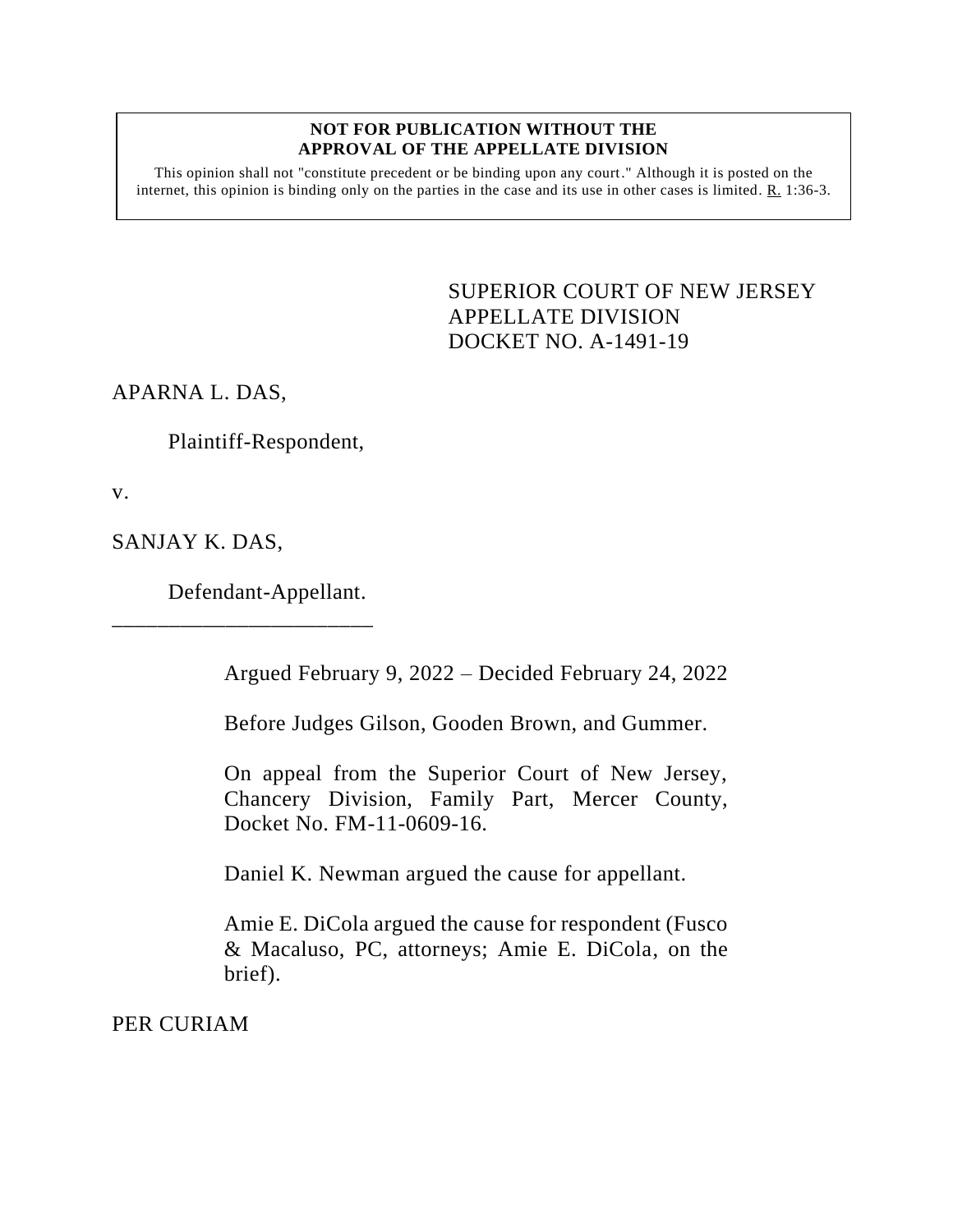Defendant appeals a supplemental final judgment of divorce, which was entered after the trial judge had stricken defendant's answer and counterclaim for failure to comply with a court order, had entered default on behalf of plaintiff, and had conducted an evidentiary hearing. We affirm the judgment substantially for the reasons set forth in Judge Robert Lougy's comprehensive, written decision. We add only the following brief remarks.

Defendant faults Judge Lougy for entering default and proceeding to final judgment by default. We see no merit in that argument. After defendant failed to comply with a May 1, 2018 order directing defendant to submit to a diagnostic evaluation with a court-appointed expert, Judge Lougy issued an order on September 17, 2018, noting defendant's failure to comply with the May 1, 2018 order and again directing him to cooperate with the evaluation. The judge expressly placed defendant on notice of the consequences of failing to comply, providing in the order that "[i]f defendant fails to comply with Paragraph 1 of this [o]rder, the [c]ourt will strike his pleadings, enter default on behalf of plaintiff, and schedule a default hearing." When defendant again failed to comply with his order, consistent with the notice he had given defendant, Judge Lougy entered an order on October 19, 2018 striking defendant's answer and counterclaim, entering default, and scheduling a "default hearing" to take place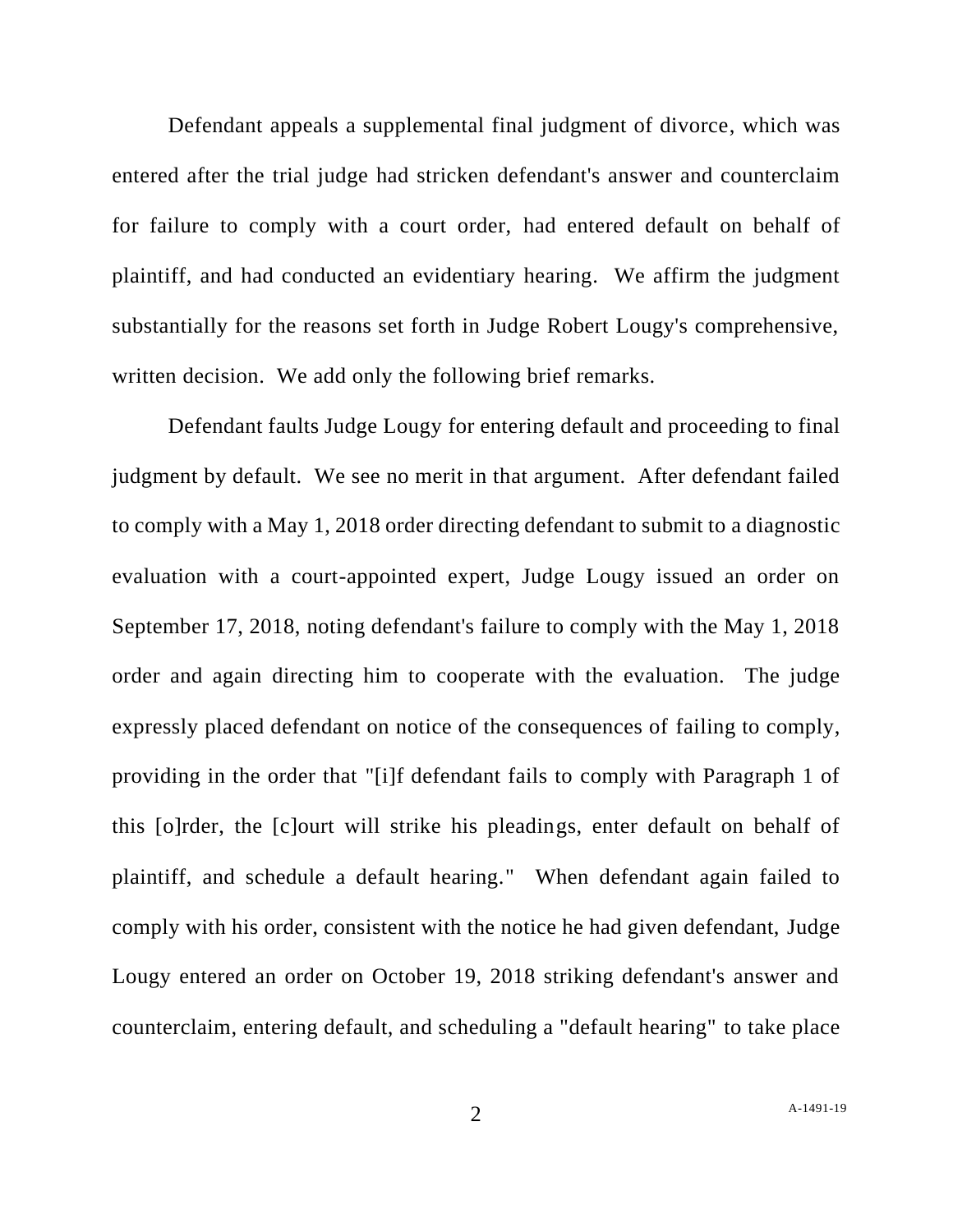on December 10, 2018, which was the previously scheduled first day of trial. While we recognize that striking a pleading may be "a remedy of last resort," Aetna Life & Cas. Co. v. Imet Mason Contractors, 309 N.J. Super. 358, 369 (App. Div. 1998), we discern no abuse of discretion in Judge Lougy's decision to strike defendant's pleadings and enter default given defendant's persistent and continued non-compliance during this case and the time and opportunities the judge had given him.

Defendant contends Judge Lougy erred in "failing to vacate the default judgment under R[ule] 4:50-1 and the case law interpretation thereof." That argument is fundamentally flawed. Defendant never filed a motion to vacate default judgment under Rule 4:50-1. On or near the eve of the default hearing, defendant filed an order to show cause, seeking an order vacating the default entered against him, reinstating his pleadings, and striking plaintiff's pleadings. Judge Lougy denied that application, finding plaintiff had done nothing to warrant the striking of her pleadings and that defendant's "11th hour gesture of compliance" was an "effort . . . to delay the proceeding and not move the matter substantively forward" and did not "constitute[] a basis to vacate default." We discern no abuse of discretion in Judge Lougy's denial of defendant's application.